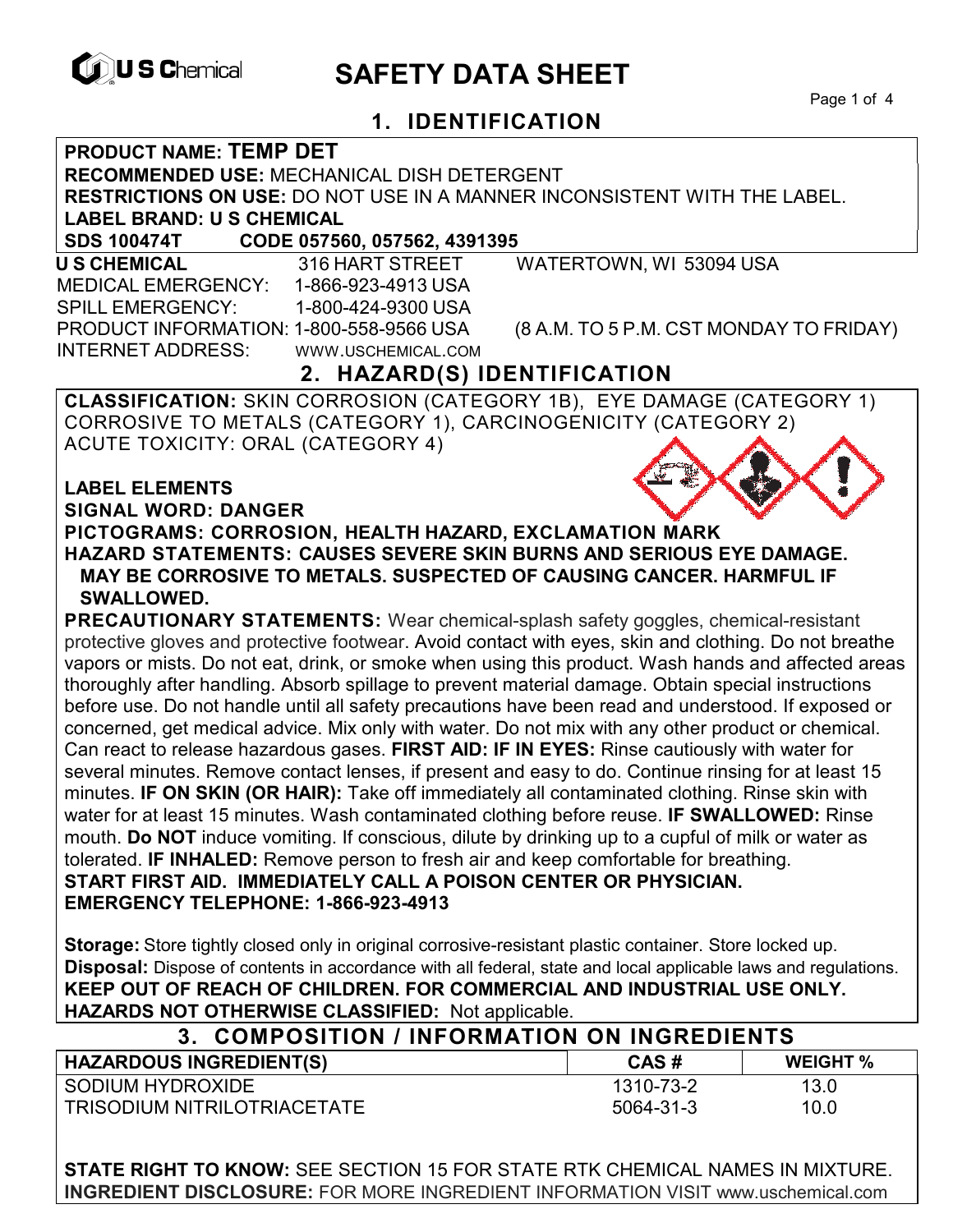### **4. FIRST-AID MEASURES** Page 2 of 4

**IF IN EYES:** RINSE CAUTIOUSLY WITH WATER FOR SEVERAL MINUTES. REMOVE CONTACT LENSES, IF PRESENT AND EASY TO DO. CONTINUE RINSING FOR AT LEAST 15 MINUTES. **IF ON SKIN (OR HAIR):** TAKE OFF IMMEDIATELY ALL CONTAMINATED CLOTHING. RINSE SKIN WITH WATER FOR AT LEAST 15 MINUTES. WASH CONTAMINATED CLOTHING BEFORE REUSE. **IF SWALLOWED:** RINSE MOUTH. **Do NOT** INDUCE VOMITING. IF CONSCIOUS, DILUTE BY DRINKING UP TO A CUPFUL OF MILK OR WATER AS TOLERATED. **IF INHALED:** REMOVE PERSON TO FRESH AIR AND KEEP COMFORTABLE FOR BREATHING. **START FIRST AID. IMMEDIATELY CALL A POISON CENTER OR PHYSICIAN. EMERGENCY TELEPHONE: 1-866-923-4913**

**MOST IMPORTANT SYMPTOMS / EFFECTS:** CAUSES SEVERE SKIN BURNS AND SERIOUS EYE DAMAGE. MAY CAUSE BLINDNESS WITHOUT IMMEDIATE FIRST AID. HARMFUL IF SWALLOWED. CAUSES BURNS AND SERIOUS DAMAGE TO MOUTH, THROAT AND STOMACH. CORROSIVE TO ALL BODY TISSUES. SUSPECTED OF CAUSING CANCER. **MEDICAL CONDITIONS AGGRAVATED:** NONE KNOWN.

**NOTE TO PHYSICIAN:** CALL 1-866-923-4913 FOR EXPOSURE MANAGEMENT ASSISTANCE.

### **5. FIRE-FIGHTING MEASURES**

**CHEMICAL HAZARDS:** CORROSIVE. SUSPECTED OF CAUSING CANCER. NON-FLAMMABLE. **COMBUSTION PRODUCT HAZARDS:** OXIDES OF CARBON AND OTHER FUMES. **METHODS:** SELECT EXTINGUISHER AND METHODS BASED ON FIRE SIZE AND TYPE. **EQUIPMENT:** WEAR SCBA AND FULL PROTECTIVE GEAR AS CONDITIONS WARRANT. **NFPA RATING:** HEALTH-3/FLAMMABILITY-0/ INSTABILITY-0/SPECIAL HAZARD-N.AP. **SUITABLE EXTINGUISHERS:** WATER, DRY CHEMICAL, CO2 OR FOAM SUITABLE FOR FIRE. **UNSUITABLE EXTINGUISHERS:** NO RESTRICTIONS BASED ON CHEMICAL HAZARDS.

# **6. ACCIDENTAL RELEASE MEASURES**

**PERSONAL PRECAUTIONS:** EVACUATE UNPROTECTED PERSONNEL FROM AREA. WEAR PERSONAL PROTECTION INCLUDING RUBBER BOOTS. SEE SECTION 8. VENTILATE AREA IF NEEDED. BE CAREFUL NOT TO SLIP. WASH THOROUGHLY AFTER CLEAN-UP. **ENVIRONMENTAL PRECAUTIONS:** PREVENT SPILL FROM ENTERING DRAIN, STORM SEWER OR SURFACE WATERWAY. PREVENT WATER AND SOIL CONTAMINATION. **CLEAN-UP METHODS:** SMALL SPILLS MAY BE WIPED UP AND RINSED WITH WATER. FOR LARGER SPILLS, DIKE TO CONTAIN. PUMP TO LABELED CONTAINER OR ABSORB SPILLAGE AND SCOOP UP WITH INERT ABSORBENT MATERIAL. AFTER SPILL COLLECTION, RINSE AREA WITH WATER AND FOLLOW WITH NORMAL CLEAN-UP PROCEDURES.

# **7. HANDLING AND STORAGE**

**HANDLING:** FOLLOW ALL LABEL DIRECTIONS. INSTRUCT PERSONNEL ABOUT PROPER USE, HAZARDS, PRECAUTIONS, AND FIRST AID MEASURES. AVOID INHALATION, INGESTION, AND CONTACT WITH SKIN, EYES AND CLOTHING. DO NOT TASTE OR SWALLOW. REMOVE AND WASH CONTAMINATED CLOTHING AND FOOTWEAR BEFORE REUSE. PRODUCT RESIDUE MAY REMAIN IN EMPTY CONTAINERS. HANDLE CAREFULLY TO AVOID DAMAGING CONTAINER.

**STORAGE:** STORE TIGHTLY CLOSED ONLY IN ORIGINAL CORROSIVE-RESISTANT PLASTIC CONTAINER. STORE LOCKED UP. STORE AT AMBIENT TEMPERATURES IN A DRY AREA OUT OF DIRECT SUNLIGHT. PROTECT FROM FREEZING. ROTATE STOCK REGULARLY. KEEP AWAY FROM FOOD AND DRINK. KEEP OUT OF REACH OF CHILDREN.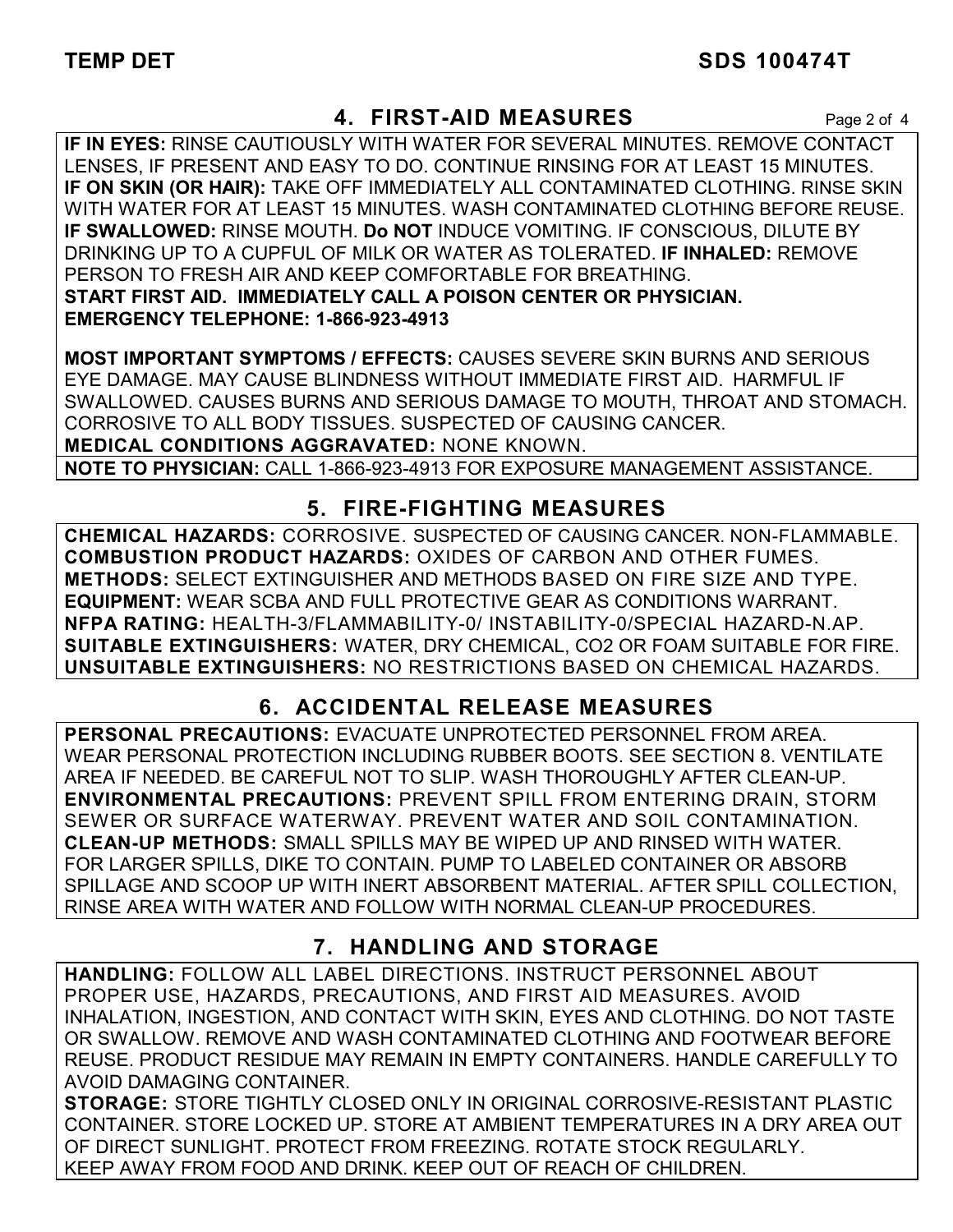#### TEMP DET SDS 100474T

#### **8. EXPOSURE CONTROLS / PERSONAL PROTECTION** Page 3 of 4

**EXPOSURE LIMITS:** SODIUM HYDROXIDE = 2 MG/M3 CEILING (ACGIH), 2 MG/M3 TWA (OSHA) TRISODIUM NITRILOTRIACETATE = 1 MG/M3 TOTAL DUST 8 HOUR TWA, CEILING 1 MG/M3 TOTAL DUST 15 MINUTE STEL

**ENGINEERING CONTROLS:** GENERAL ROOM VENTILATION IS TYPICALLY ADEQUATE.

#### **PERSONAL PROTECTION**

**EYES:** CHEMICAL-SPLASH SAFETY GOGGLES.

**HANDS:** CHEMICAL-RESISTANT PROTECTIVE GLOVES (NITRILE, NEOPRENE OR RUBBER). **RESPIRATORY:** NIOSH/MSHA CERTIFIED RESPIRATOR IF EXPOSURE LIMITS ARE EXCEEDED. **FEET:** PROTECTIVE FOOTWEAR.

**BODY:** SUITABLE PROTECTIVE CLOTHING.

**HYGIENE MEASURES:** HANDLE IN ACCORDANCE WITH GOOD INDUSTRIAL HYGIENE AND SAFETY PRACTICE. TAKE OFF IMMEDIATELY ALL CONTAMINATED CLOTHING AND WASH IT BEFORE REUSE. WASH HANDS AND AFFECTED AREAS THOROUGHLY AFTER HANDLING. PROVIDE SUITABLE FACILITIES FOR QUICK DRENCHING OR FLUSHING OF THE EYES AND BODY IN CASE OF CONTACT OR SPLASH HAZARD.

### **9. PHYSICAL AND CHEMICAL PROPERTIES**

| APPEARANCE: RED/ORANGE LIQUID          | <b>AUTO-IGNITION TEMPERATURE: N.AV.</b>    |
|----------------------------------------|--------------------------------------------|
| <b>ODOR: NONE ADDED</b>                | <b>DECOMPOSITION TEMPERATURE: N.AV.</b>    |
| pH CONCENTRATE: ABOVE 13.0 (BASIC)     | <b>EXPLOSIVE LIMITS (LEL/UEL): NONE</b>    |
| pH READY-TO-USE: N.AP.                 | <b>EVAPORATION RATE: N.AV.</b>             |
| pH @ USE DILUTION: N.AV.               | FLAMMABILITY (SOLID, GAS): N.AP.           |
| <b>PHYSICAL STATE: LIQUID</b>          | <b>FLASH POINT: NONE</b>                   |
| <b>RELATIVE DENSITY (WATER): 1.215</b> | INITIAL BOILING POINT/RANGE: N.AV.         |
| <b>SOLUBILITY (WATER): COMPLETE</b>    | <b>MELTING POINT/FREEZING POINT: N.AV.</b> |
| VAPOR PRESSURE: N.AV.                  | <b>ODOR THRESHOLD: N.AV.</b>               |
| VAPOR DENSITY: N. AV.                  | PARTITION COEFF. (N-OCTANOL/WATER): N.AV   |
| <b>VISCOSITY: NON-VISCOUS</b>          | <b>OTHER: N.AV.</b>                        |

### **10. STABILITY AND REACTIVITY**

**REACTIVITY:** MIXING WITH INCOMPATIBLES CAN RELEASE HEAT + HAZARDOUS GASES. **CHEMICAL STABILITY:** STABLE.

**POSSIBILITY OF HAZARDOUS REACTIONS:** SEE REACTIVITY. WILL NOT POLYMERIZE. **CONDITIONS TO AVOID:** TEMPERATURES BELOW 35°F (1.6°C) OR ABOVE 120°F (49°C). **MATERIALS TO AVOID:** ACIDS, METAL AND OTHER CLEANERS. MIX ONLY WITH WATER. **HAZARDOUS DECOMPOSITION PRODUCTS:** NONE UNDER NORMAL CONDITIONS.

# **11. TOXICOLOGICAL INFORMATION**

**ROUTES OF EXPOSURE:** EYES, SKIN, INGESTION, INHALATION. **INFORMATION ON ROUTES OF EXPOSURE:** NO LC50/LD50 TEST DATA ON MIXTURE. **ACUTE EFFECTS /SYMPTOMS**: CORROSIVE TO ALL BODY TISSUES.  **EYES:** CAUSES SERIOUS EYE DAMAGE. MAY CAUSE PAIN, REDNESS AND WATERING.  **SKIN:** CAUSES SEVERE SKIN BURNS. MAY CAUSE DELAYED PAIN, REDNESS AND BLISTERING. **INGESTION:** CAUSES BURNS AND SERIOUS DAMAGE TO MOUTH, THROAT AND STOMACH. **INHALATION:** MAY CAUSE CORROSIVE EFFECTS TO NOSE, THROAT, AND RESPIRATORY SYSTEM. **CHRONIC / OTHER EFFECTS:** NO REPORTABLE GERM CELL MUTAGENS, SKIN SENSITIZERS, RESPIRATORY SENSITIZERS, REPRODUCTIVE TOXINS OR ASPIRATION HAZARDS. **SPECIFIC TARGET ORGANS (SINGLE/REPEATED):** NONE KNOWN. **NUMERICAL MEASURES OF TOXICITY:** ATEmix (ORAL-RAT) = 1445 MG / KG **CARCINOGENS:** NTA **(**CAS 5064-31-3) is OSHA CLASSIFIED: CARCINOGENICITY (CATEGORY 2)